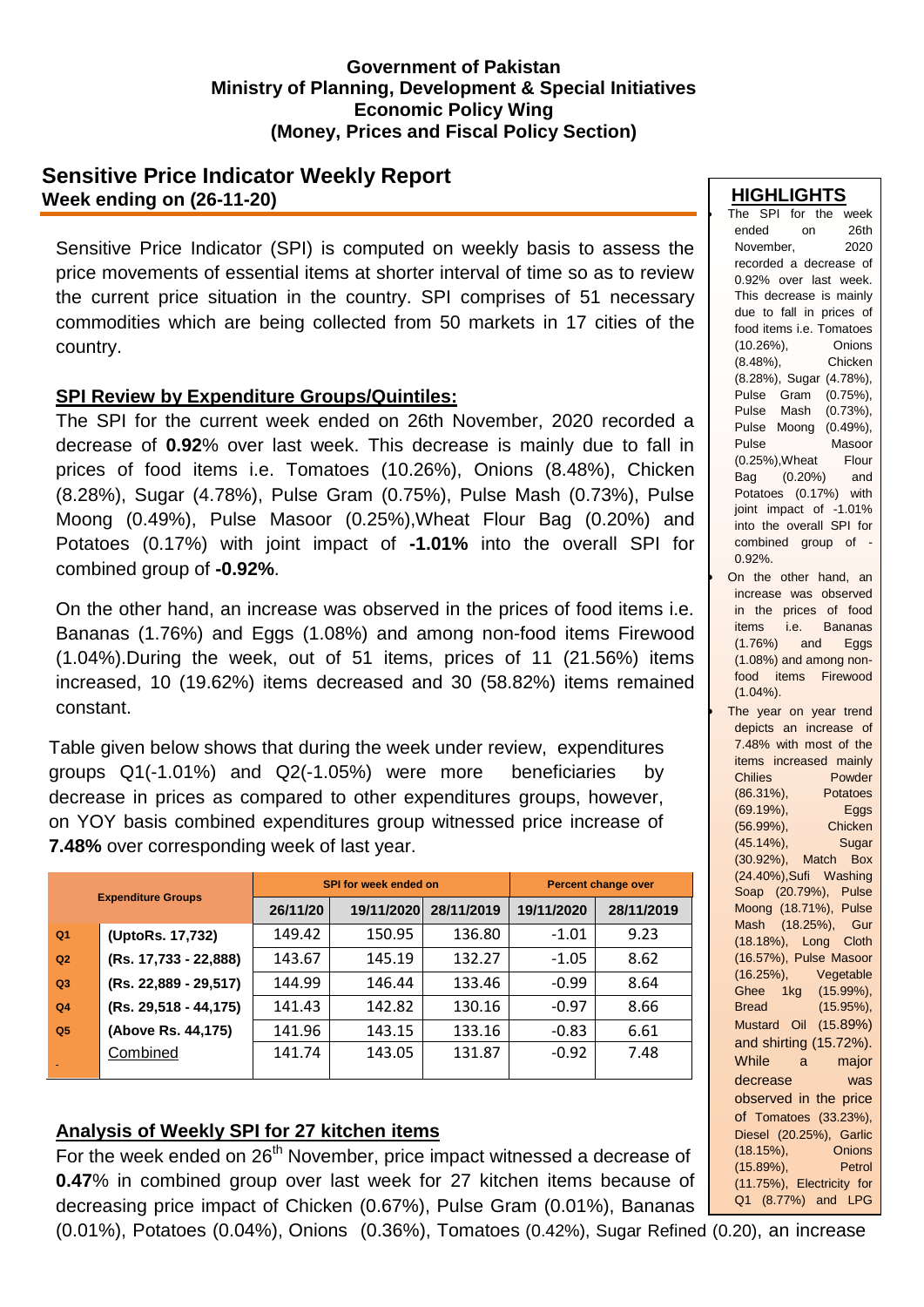in price impact was witnessed in Wheat Flour Bag 20kg (0.03%) Milk fresh (0.03%), Eggs hen (0.07%). In lowest income group **Q1**, a decreasing price impact of **1.74**% was recorded in price impact of 27 kitchen items over last week.

On year on year basis, combined group recorded a rising impact of **13.90 %** which is attributed to increase in price impact of kitchen items i.e. Wheat Flour Bag (0.47%) Rice Basmati Broken (0.13%), Milk Fresh (3.51%), Eggs Hen Farm (1.43%), Potatoes (1.89%), Sugar Refined (1.45 %), Chillies Powder (1.39%), Beef (0.67%), Mutton(0.48%), Cooking Oil Dalda 5 litre tin (0.51%), Vegetable Ghee1kg Pouch (0.40%), however, a declining price impact was shown in Tomatoes(1.95%), Onions (0.64%), and Garlic (0.12%). Price impact on YOY basis for lowest income group Q1 was **13.68** % which is lower than combined group on YOY basis.

|    | Consumer Prices Of Essential Kitchen Items in Different Cities For Week Ended On 26-11- |  |  |  |  |  |
|----|-----------------------------------------------------------------------------------------|--|--|--|--|--|
| 20 |                                                                                         |  |  |  |  |  |

| Sr.<br><b>No</b> | <b>Units</b>                 | <b>Islamabad</b> | <b>Rawalpindi</b> | Lahore  | <b>Karachi</b> | Quetta  | <b>Peshawar</b> |
|------------------|------------------------------|------------------|-------------------|---------|----------------|---------|-----------------|
| 1                | Wheat Flour Bag 20kg         | 864.15           | 860.00            | 860.00  | 1202.68        | 1244.99 | 1131.76         |
| 2                | Rice Basmati Broken          | 106.56           | 98.54             | 76.87   | 99.43          | 104.92  | 80.00           |
| 3                | Mutton (Average Quality) 1kg | 1145.03          | 1161.68           | 1051.19 | 1078.39        | 1096.96 | 873.66          |
| 4                | Chicken Farm Broiler(1kg)    | 216.35           | 208.31            | 196.00  | 238.37         | 224.96  | 206.00          |
| 5                | Milk fresh (Un-boiled)       | 120.41           | 119.83            | 90.00   | 120.00         | 120.00  | 122.94          |
| 6                | Eggs Hen 1dozen              | 179.74           | 175.36            | 175.00  | 178.35         | 179.98  | 180.00          |
| 7                | Cooking Oil 5 liter          | 1265.00          | 1265.00           | 1265.00 | 1265.00        | 1265.00 | 1265.00         |
| 8                | Pulse Moong 1kg              | 242.36           | 234.47            | 230.11  | 251.82         | 254.97  | 200.00          |
| 9                | Pulse Mash 1kg               | 267.34           | 253.16            | 246.56  | 247.07         | 274.97  | 230.00          |
| 10               | Pulse Gram 1kg               | 164.62           | 153.60            | 121.30  | 158.06         | 174.95  | 150.00          |
| 11               | Potatoes                     | 99.83            | 90.39             | 90.08   | 58.69          | 69.88   | 87.43           |
| 12               | Onions 1kg                   | 85.60            | 76.66             | 69.22   | 64.44          | 74.89   | 74.28           |
| 13               | Tomatoes 1kg                 | 165.66           | 153.76            | 147.75  | 134.19         | 89.63   | 129.74          |
| 14               | Sugar Refined 1kg            | 103.27           | 88.31             | 91.43   | 98.25          | 97.99   | 98.28           |
| 15               | Petrol Super Per Liter       | 101.19           | 101.20            | 101.19  | 101.20         | 101.16  | 101.19          |

The Price difference of items in different cities as shown in the table above can be related to transportation costs. This applies to those commodities that are physically transported from one city to another as they are not grown/produced in that particular area.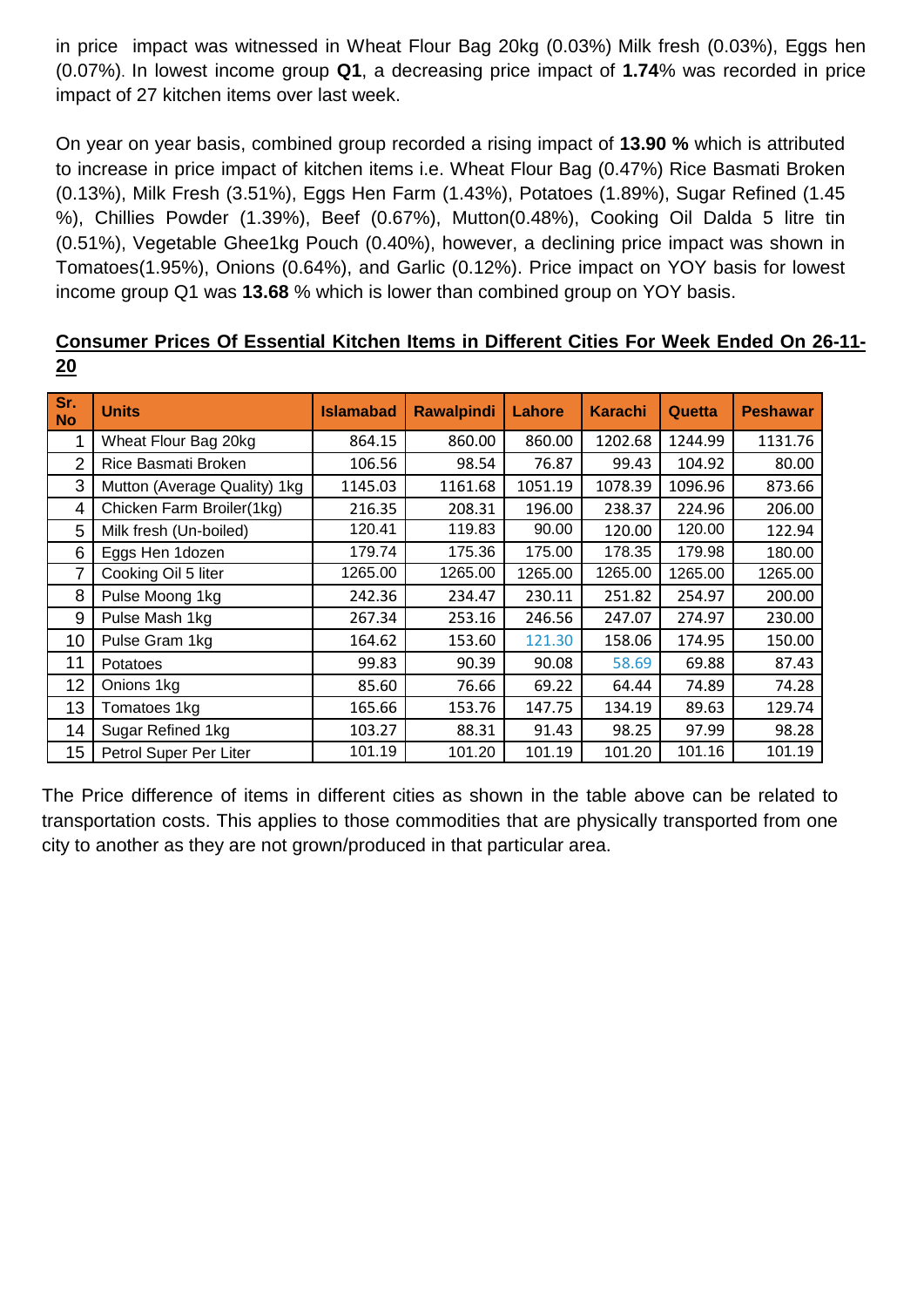| <b>Price Comparison of Major Kitchen Items (Combined Group)</b> |                      |            |               |                     |         |          |  |  |
|-----------------------------------------------------------------|----------------------|------------|---------------|---------------------|---------|----------|--|--|
| Sr. No                                                          | <b>Items</b>         |            | <b>Prices</b> | impact Current/prev |         |          |  |  |
|                                                                 |                      | 26/11/2020 | 19/11/2020    | 28/11/19            | Prev.   | Corresp. |  |  |
| $\mathbf{1}$                                                    | <b>Wheat Flour</b>   | 990.69     | 986.36        | 921.99              | 0.03    | 0.47     |  |  |
| 2                                                               | <b>Rice Basmati</b>  | 88.86      | 88.86         | 83.97               | 0.00    | 0.13     |  |  |
| 3                                                               | <b>Mutton</b>        | 1037.72    | 1034.70       | 940.84              | 0.01    | 0.48     |  |  |
| $\overline{4}$                                                  | <b>Chicken Farm</b>  | 213.54     | 234.70        | 147.04              | $-0.67$ | 2.45     |  |  |
| 5                                                               | <b>Milk Fresh</b>    | 105.60     | 105.49        | 94.32               | 0.03    | 3.51     |  |  |
| 6                                                               | Eggs Hen             | 176.66     | 173.17        | 111.93              | 0.07    | 1.43     |  |  |
| $\overline{7}$                                                  | <b>Onions</b>        | 68.14      | 76.05         | 80.30               | $-0.36$ | 0.64     |  |  |
| 8                                                               | Cooking oil 5liter   | 1265.00    | 1265.00       | 1157.75             | 0.00    | 0.51     |  |  |
| 9                                                               | <b>Pulse Moong</b>   | 231.57     | 233.71        | 187.13              | $-0.01$ | 0.18     |  |  |
| 10                                                              | <b>Potatoes</b>      | 77.28      | 78.03         | 48.59               | $-0.04$ | 1.89     |  |  |
| 11                                                              | <b>Tomatoes</b>      | 139.09     | 155.90        | 207.40              | $-0.42$ | $-1.95$  |  |  |
| 12                                                              | <b>Sugar Refined</b> | 94.13      | 97.55         | 72.51               | $-0.20$ | 1.45     |  |  |



# **CONCLUSION**

The Sensitive Price Indicator (SPI) inflation for the week under review, for the combined consumption group, witnessed a decrease of **0.92%** compared to last week. The fall is caused by decrease in prices of 11 essential kitchen items, however, on YOY basis combined consumption group showed an increase of **7.48%** over corresponding week of last year. The decreasing price impact of **1.57%** was witnessed in combined consumption group for the week ended on 26-11-2020 for 27 kitchen items and on YoY basis it stood at **13.90**%. On the other hand, in lowest income group for 27 essential kitchen items, SPI also witnessed a decreasing impact of **1.74**% over last week and **13.68**% on YoY basis mainly due to rising prices of perishable food items compared to corresponding week of last year. The prices of wheat flour, sugar, onions, and tomatoes reported reduction for the week ended on 26-11-2020. If the